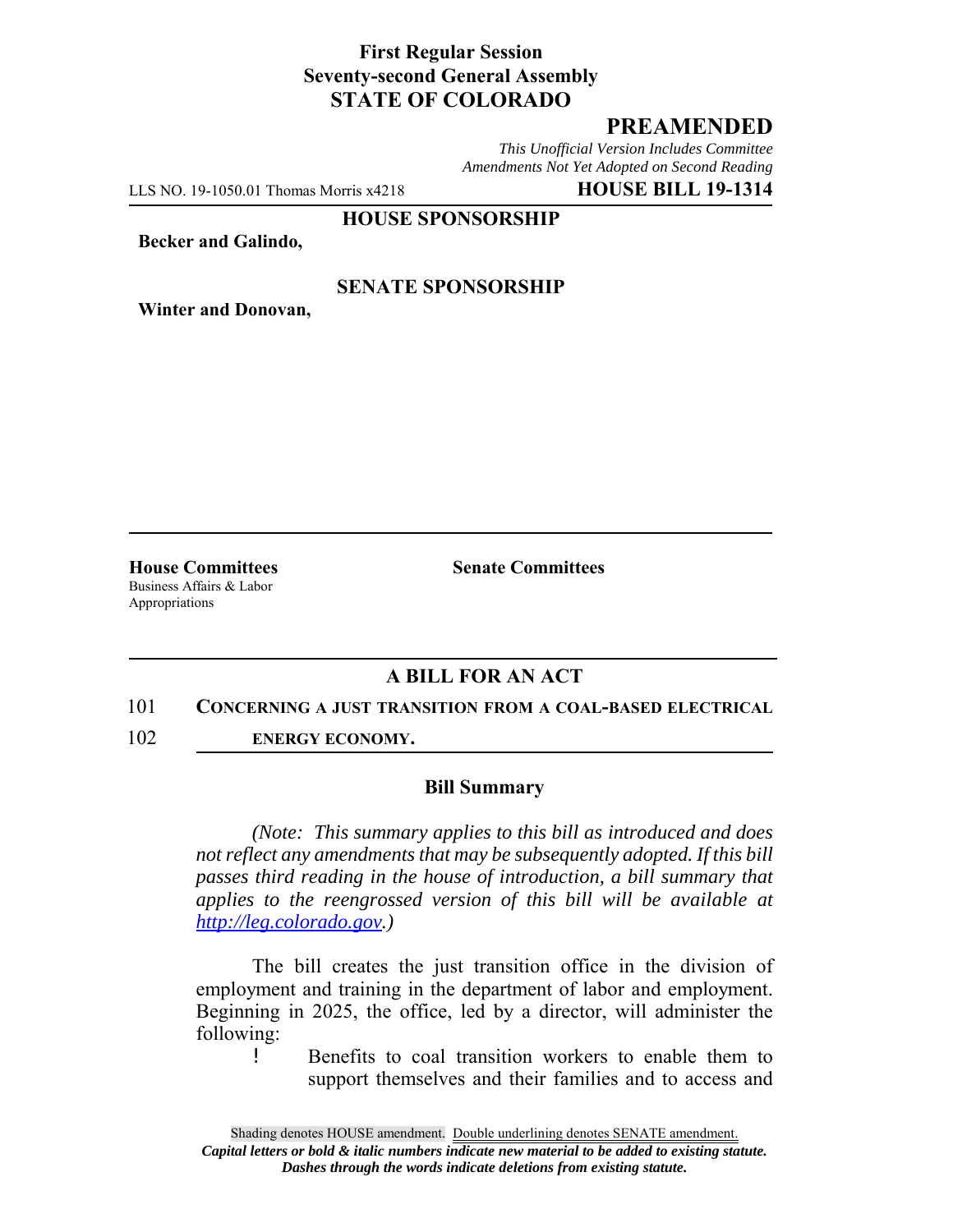| complete education and training, resulting in being hired<br>for high-quality jobs; and<br>Ţ<br>Grants to eligible entities in coal transition communities<br>that seek to create a more diversified, equitable, and vibrant<br>economic future for those communities.<br>An electric utility that proposes to retire a coal-fueled electric<br>generating facility shall submit to the office a workforce transition plan<br>at least 90 days before the retirement of the facility.<br>The bill creates a just transition advisory committee to advise the<br>director regarding implementation of the bill. |
|----------------------------------------------------------------------------------------------------------------------------------------------------------------------------------------------------------------------------------------------------------------------------------------------------------------------------------------------------------------------------------------------------------------------------------------------------------------------------------------------------------------------------------------------------------------------------------------------------------------|
| Be it enacted by the General Assembly of the State of Colorado:                                                                                                                                                                                                                                                                                                                                                                                                                                                                                                                                                |
| <b>SECTION 1.</b> In Colorado Revised Statutes, add part 4 to article                                                                                                                                                                                                                                                                                                                                                                                                                                                                                                                                          |
| 83 of title 8 as follows:                                                                                                                                                                                                                                                                                                                                                                                                                                                                                                                                                                                      |
| PART <sub>4</sub>                                                                                                                                                                                                                                                                                                                                                                                                                                                                                                                                                                                              |
| <b>JUST TRANSITION SUPPORT</b>                                                                                                                                                                                                                                                                                                                                                                                                                                                                                                                                                                                 |
| <b>FOR COAL-RELATED JOBS</b>                                                                                                                                                                                                                                                                                                                                                                                                                                                                                                                                                                                   |
| 8-83-401. Legislative declaration. (1) THE GENERAL ASSEMBLY                                                                                                                                                                                                                                                                                                                                                                                                                                                                                                                                                    |
| HEREBY:                                                                                                                                                                                                                                                                                                                                                                                                                                                                                                                                                                                                        |
| (a) FINDS THAT:                                                                                                                                                                                                                                                                                                                                                                                                                                                                                                                                                                                                |
| (I) COAL PROVIDES MORE THAN HALF OF COLORADO'S NET POWER                                                                                                                                                                                                                                                                                                                                                                                                                                                                                                                                                       |
| GENERATION, WHILE NATURAL GAS PROVIDES ALMOST ONE-FOURTH.                                                                                                                                                                                                                                                                                                                                                                                                                                                                                                                                                      |
| THERE WERE APPROXIMATELY ONE THOUSAND THREE HUNDRED WORKERS                                                                                                                                                                                                                                                                                                                                                                                                                                                                                                                                                    |
| EMPLOYED IN COLORADO COAL MINES AT THE END OF 2018, AND HALF OF                                                                                                                                                                                                                                                                                                                                                                                                                                                                                                                                                |
| THE DOMESTIC CONSUMPTION OF COLORADO'S MINED COAL IS FOR POWER                                                                                                                                                                                                                                                                                                                                                                                                                                                                                                                                                 |
| GENERATION WITHIN THE STATE.                                                                                                                                                                                                                                                                                                                                                                                                                                                                                                                                                                                   |
| (II) COLORADO'S POWER SECTOR, AND THE NATION'S, IS MOVING                                                                                                                                                                                                                                                                                                                                                                                                                                                                                                                                                      |
| AWAY FROM COAL AS A FUEL SOURCE BASED ON CONSUMER DEMAND FOR                                                                                                                                                                                                                                                                                                                                                                                                                                                                                                                                                   |
| CLEANER POWER AND THE DECLINING COST OF NATURAL GAS AND                                                                                                                                                                                                                                                                                                                                                                                                                                                                                                                                                        |
| RENEWABLE RESOURCES. ELECTRICITY GENERATED FROM RENEWABLE                                                                                                                                                                                                                                                                                                                                                                                                                                                                                                                                                      |
| SOURCES HAS DOUBLED SINCE 2010 TO APPROXIMATELY TWENTY-FIVE                                                                                                                                                                                                                                                                                                                                                                                                                                                                                                                                                    |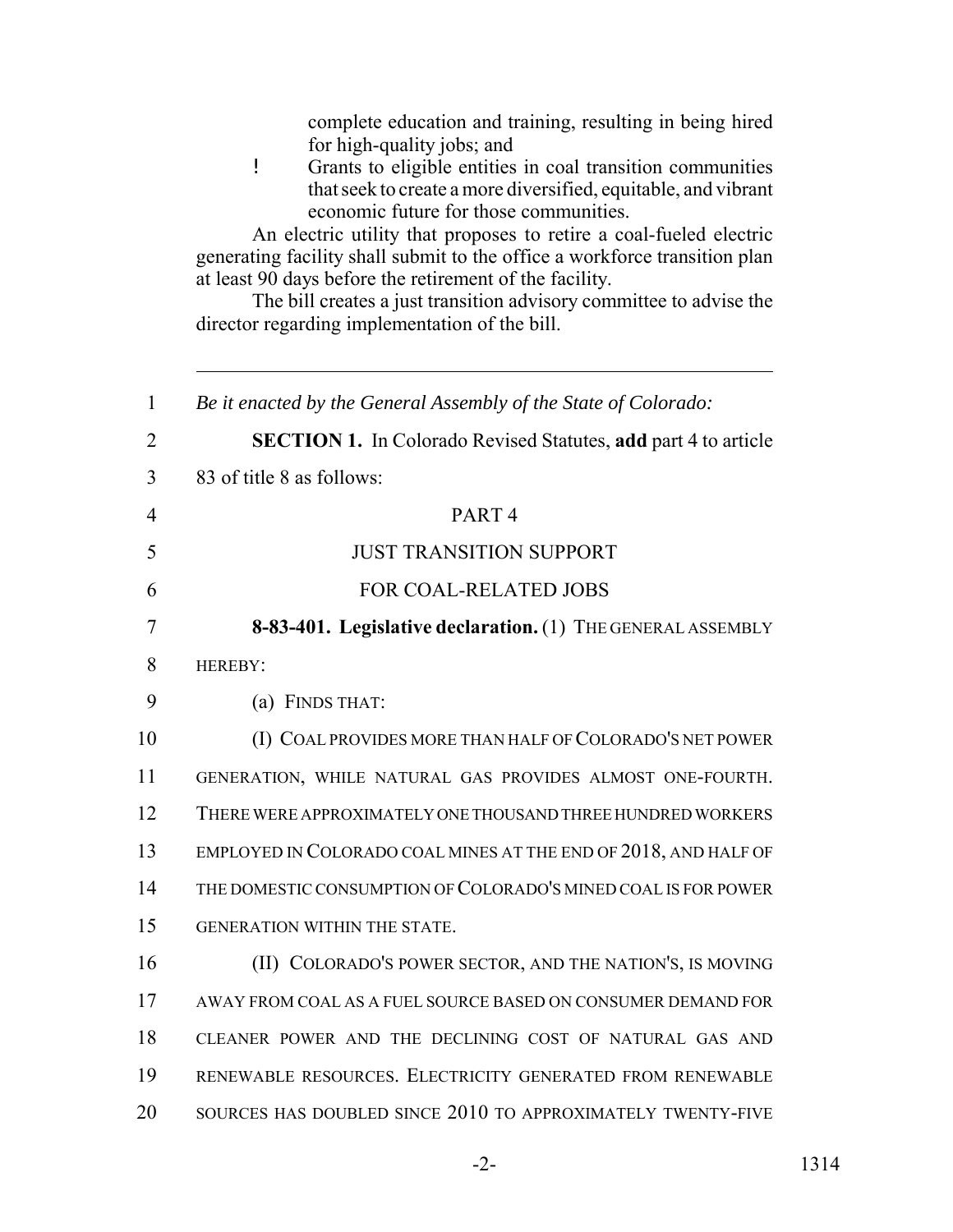1 PERCENT OF COLORADO'S POWER GENERATION IN 2017.

(b) DETERMINES THAT:

 (I) IN ADDITION TO THE CHANGING ECONOMICS OF POWER GENERATION, THERE IS A SCIENTIFIC CONSENSUS THAT GREENHOUSE GAS EMISSIONS, WHICH ARE PRIMARILY THE RESULT OF FOSSIL FUEL COMBUSTION, MUST BE REDUCED IN ORDER TO MITIGATE THE WORST EFFECTS OF CLIMATE CHANGE. THESE EFFECTS ARE ALREADY BEING EXPERIENCED BY COLORADANS IN FORMS THAT INCLUDE MORE EXTREME WEATHER, SNOW PACK MELT, AND HIGHER TEMPERATURES.

10 (II) THE EFFECTS OF COAL PLANT CLOSURES ON WORKERS AND COMMUNITIES ARE SIGNIFICANT AND DEVASTATING. THE JOBS LOST ARE HIGH-QUALITY JOBS, WHICH PROVIDE FAMILY-SUPPORTING WAGES AND BENEFITS. THEY HAVE BEEN AMONG THE BEST JOBS IN THE COMMUNITIES 14 IN WHICH THESE WORKERS LIVE AND WORK, AND ARE EXTREMELY DIFFICULT TO REPLACE. THE COMMUNITIES THAT HOST RETIRING POWER PLANTS LOSE PRINCIPAL CONTRIBUTORS TO THEIR TAX BASE AND REVENUE FOR VITAL MUNICIPAL SERVICES; FOR EXAMPLE, NUCLA'S SCHOOL AND FIRE DISTRICTS ARE FACING A FIFTY-SIX-PERCENT REDUCTION IN THEIR BUDGETS AS A RESULT OF THE RETIREMENT OF THE POWER PLANT AND THE COAL MINE THAT SUPPLIED IT.

**(III)** THE CLOSURE OF COAL-FIRED PLANTS IS LIKELY TO HAVE A SERIOUS IMPACT ON EMPLOYMENT IN THE STATE'S COAL MINES AND THE TRANSPORTATION AND LOGISTICS SUPPLY CHAINS THAT MOVE COAL FROM 24 MINE TO MARKET.

25 (IV) THERE DOES NOT EXIST AT THE STATE OR FEDERAL LEVEL SUFFICIENT RESOURCES TO ASSIST WORKERS AND COMMUNITIES IMPACTED BY CHANGES IN COLORADO'S COAL ECONOMY, AND THERE DOES NOT EXIST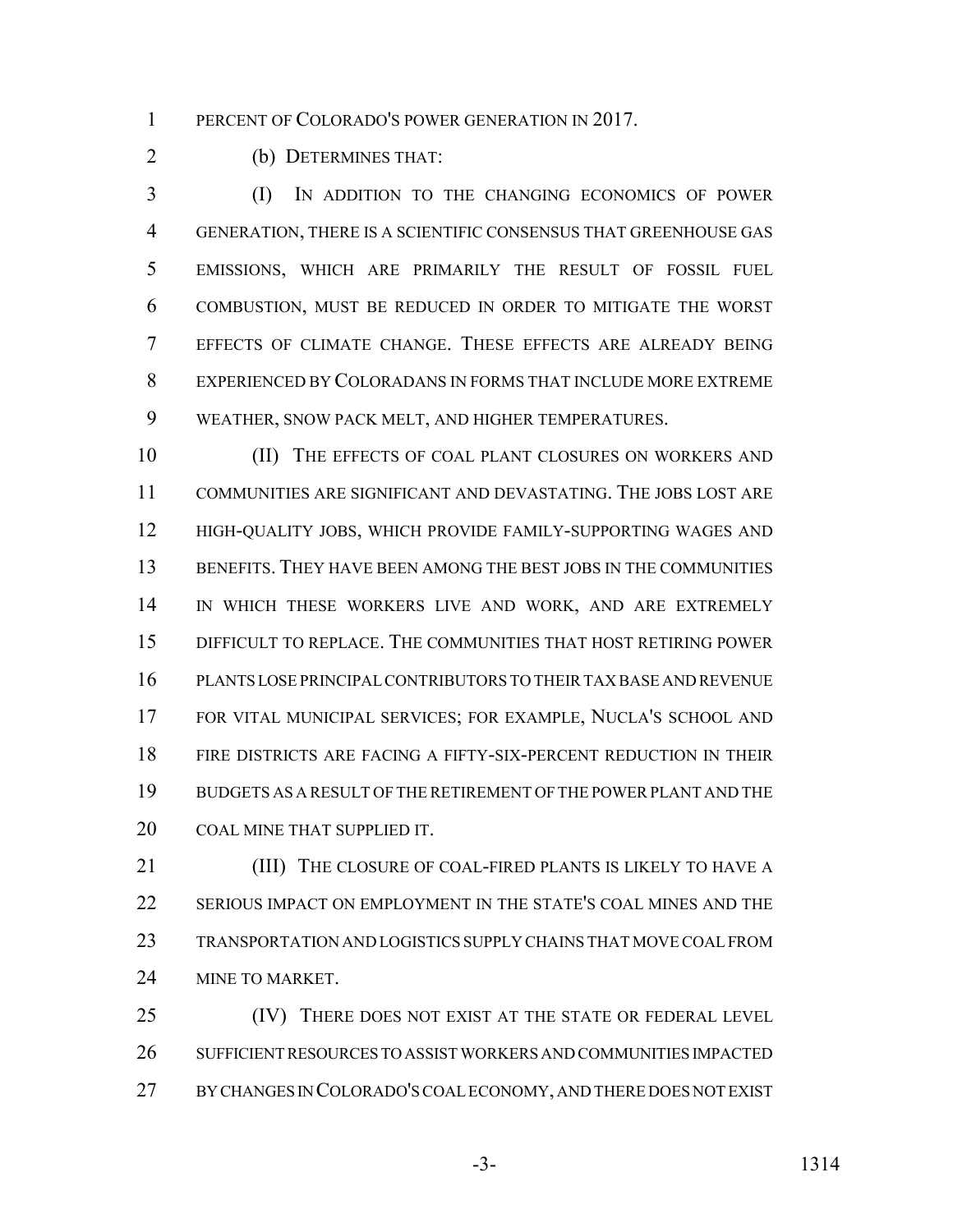COORDINATED LEADERSHIP WITHIN COLORADO'S STATE GOVERNMENT TO ALIGN AND DELIVER ASSISTANCE TO THESE COAL COMMUNITIES AND WORKERS; AND

(c) DECLARES THAT:

 (I) A STRONG AND COMPREHENSIVE POLICY IS ALSO NEEDED TO INVEST NEW FINANCIAL RESOURCES IN COAL COMMUNITIES THAT ARE SEEKING TO DIVERSIFY AND GROW THEIR LOCAL AND REGIONAL ECONOMIES IN A MANNER THAT IS BOTH SUSTAINABLE AND EQUITABLE; AND

 (II) COLORADO MUST ENSURE THAT THE CLEAN ENERGY ECONOMY FULFILLS A MORAL COMMITMENT TO ASSIST THE WORKERS AND COMMUNITIES THAT HAVE POWERED COLORADO FOR GENERATIONS, AND TO THEREBY SUPPORT A JUST AND INCLUSIVE TRANSITION.

 **8-83-402. Definitions.** AS USED IN THIS PART 4, UNLESS THE CONTEXT OTHERWISE REQUIRES:

 (1) "COAL TRANSITION COMMUNITY" MEANS A MUNICIPALITY, COUNTY, OR REGION THAT HAS BEEN AFFECTED IN THE PREVIOUS TWELVE MONTHS, OR THAT DEMONSTRATES IT WILL BE IMPACTED IN THE NEXT THIRTY-SIX MONTHS, BY THE LOSS OF FIFTY OR MORE JOBS IN TOTAL FROM A COAL MINE, COAL-FUELED ELECTRICAL POWER GENERATING PLANT, OR 21 THE MANUFACTURING AND TRANSPORTATION SUPPLY CHAINS OF EITHER. 22 (2) "COAL TRANSITION WORKER" MEANS A WORKER LAID OFF FROM EMPLOYMENT ON OR AFTER THE EFFECTIVE DATE OF THIS SECTION IN A COAL MINE, COAL-FUELED ELECTRICAL POWER GENERATING PLANT, OR THE MANUFACTURING AND TRANSPORTATION SUPPLY CHAINS OF EITHER.

(3) "DIRECTOR" MEANS THE DIRECTOR OF THE OFFICE.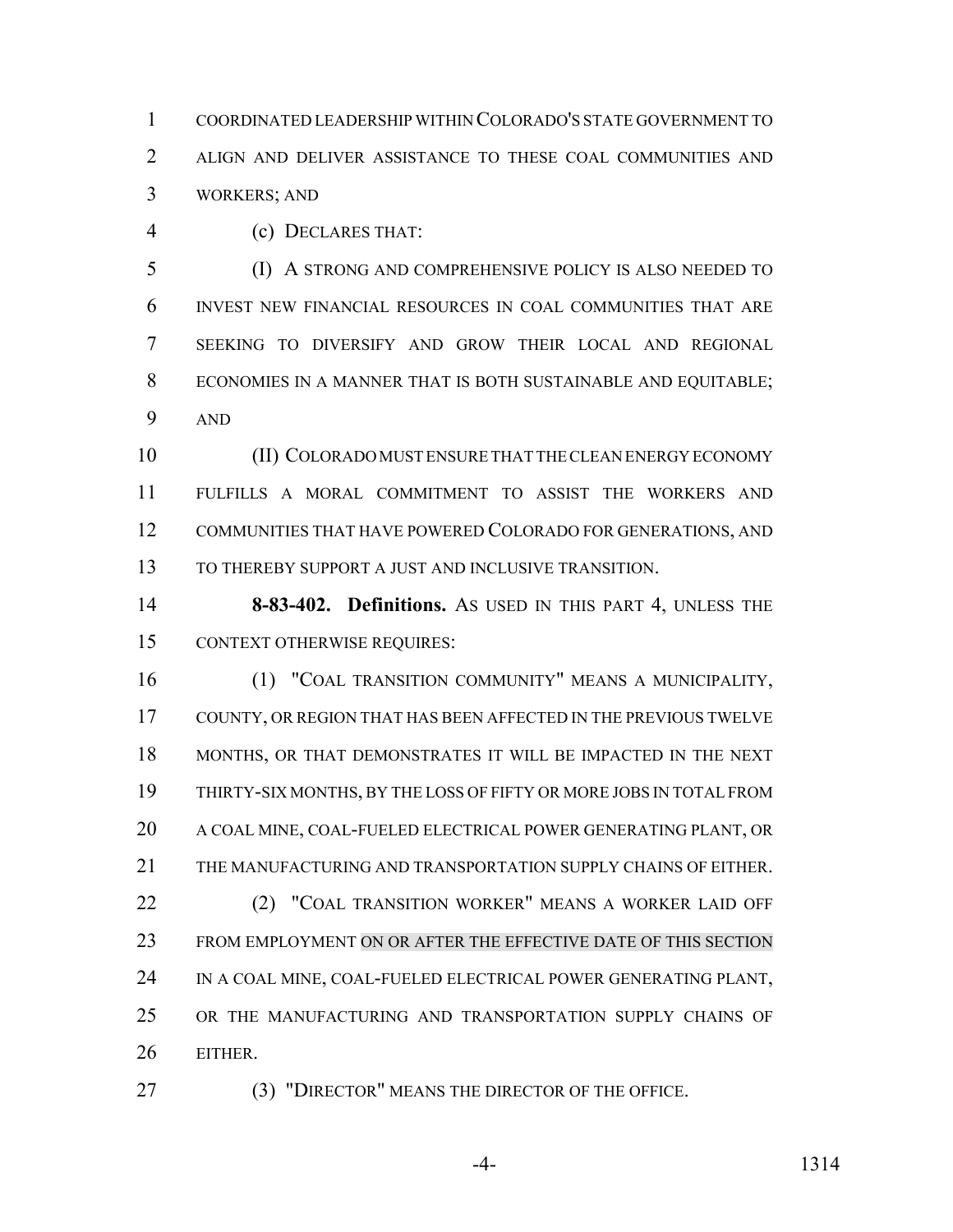(4) "ELIGIBLE ENTITY" MEANS THE FOLLOWING ENTITIES THAT SERVE A COAL TRANSITION COMMUNITY AND THAT MAY APPLY FOR A GRANT: (a) AN ECONOMIC DEVELOPMENT DISTRICT; (b) A COUNTY, MUNICIPALITY, CITY AND COUNTY, OR OTHER POLITICAL SUBDIVISION OF THE STATE; (c) AN INDIAN TRIBE; 8 (d) AN APPRENTICESHIP PROGRAM THAT IS REGISTERED WITH THE

 UNITED STATES DEPARTMENT OF LABOR OR A STATE APPRENTICESHIP COUNCIL;

(e) AN INSTITUTION OF HIGHER EDUCATION; AND

 (f) A PUBLIC OR PRIVATE NONPROFIT ORGANIZATION OR ASSOCIATION.

 (5) "FUND" MEANS THE JUST TRANSITION CASH FUND CREATED IN SECTION 8-83-404.

 (6) "GRANT" MEANS A JUST TRANSITION GRANT AWARDED 17 PURSUANT TO SECTION 8-83-406.

 (7) "OFFICE" MEANS THE JUST TRANSITION OFFICE CREATED IN SECTION 8-83-403 (1).

 (8) "WAGE DIFFERENTIAL BENEFIT" MEANS SUPPLEMENTAL INCOME COVERING THE DIFFERENCE BETWEEN AN INDIVIDUAL'S PREVIOUS EMPLOYMENT IN A COAL MINE, COAL-FUELED ELECTRICAL POWER GENERATING PLANT, OR THE MANUFACTURING AND TRANSPORTATION SUPPLY CHAINS OF EITHER AND NEW EMPLOYMENT OR SUPPLEMENTAL INCOME DURING JOB RETRAINING.

 **8-83-403. Just transition office - advisory committee - repeal.** 27 (1) THERE IS HEREBY CREATED WITHIN THE DIVISION A JUST TRANSITION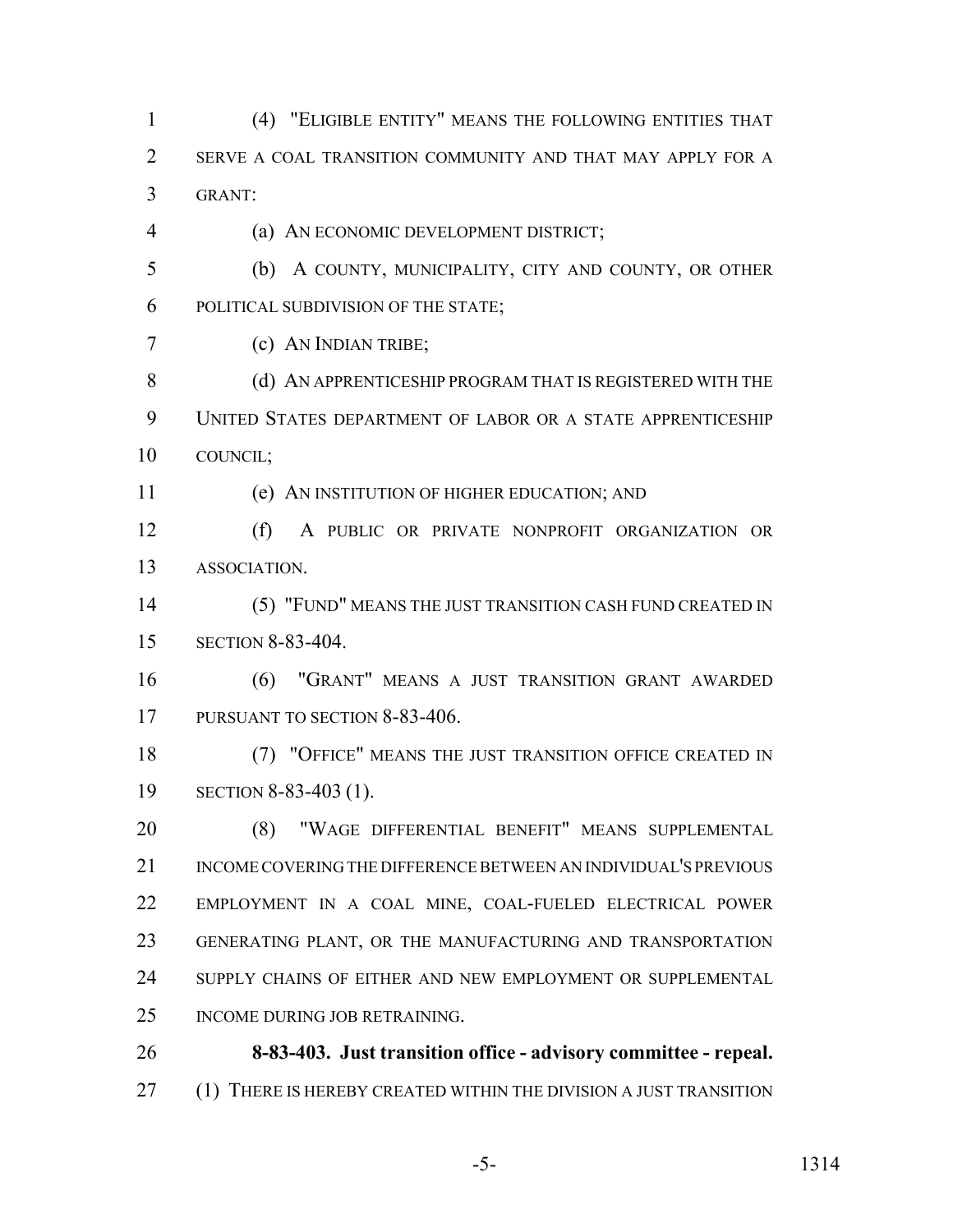OFFICE.THE OFFICE SHALL EXERCISE ITS POWERS AND PERFORM ITS DUTIES AND FUNCTIONS UNDER THE DEPARTMENT AS IF THE OFFICE WERE TRANSFERRED TO THE DEPARTMENT BY A **TYPE 2** TRANSFER AS DEFINED IN SECTION 24-1-105.

 (2) THE DIRECTOR OF THE DIVISION SHALL APPOINT THE DIRECTOR OF THE OFFICE. THE DIRECTOR SHALL MANAGE THE OPERATIONS OF THE OFFICE.

8 (3) IT IS THE PURPOSE OF THE OFFICE TO:

 (a) IDENTIFY OR ESTIMATE, TO THE EXTENT PRACTICABLE, THE TIMING AND LOCATION OF FACILITY CLOSURES AND JOB LAYOFFS IN COAL-RELATED INDUSTRIES AND THEIR IMPACT ON AFFECTED WORKERS, BUSINESSES, AND COAL TRANSITION COMMUNITIES AND MAKE 13 PRELIMINARY RECOMMENDATIONS AS TO HOW THE OFFICE CAN MOST 14 EFFECTIVELY RESPOND TO THESE ECONOMIC DISLOCATIONS;

 (b) ALIGN AND TARGET STATE AND FEDERAL RESOURCES AND LEVERAGE ADDITIONAL RESOURCES INTO THE FUND TO INVEST IN COMMUNITIES AND WORKERS WHOSE COAL-RELATED INDUSTRIES ARE SUBJECT TO SIGNIFICANT ECONOMIC TRANSITION;

 (c) ESTABLISH BENEFITS PURSUANT TO SECTION 8-83-405 FOR COAL TRANSITION WORKERS TO ENABLE THEM TO SUPPORT THEMSELVES AND THEIR FAMILIES AND TO ACCESS AND COMPLETE EDUCATION AND TRAINING, RESULTING IN BEING HIRED FOR HIGH-QUALITY JOBS;

 (d) ESTABLISH CRITERIA AND AMOUNTS FOR GRANTS, PURSUANT TO SECTION 8-83-406, TO ELIGIBLE ENTITIES IN COAL TRANSITION COMMUNITIES THAT SEEK TO CREATE A MORE DIVERSIFIED, EQUITABLE, AND VIBRANT ECONOMIC FUTURE FOR THOSE COMMUNITIES; AND

(e) PARTICIPATE IN THE DEPARTMENT'S PRESENTATION TO THE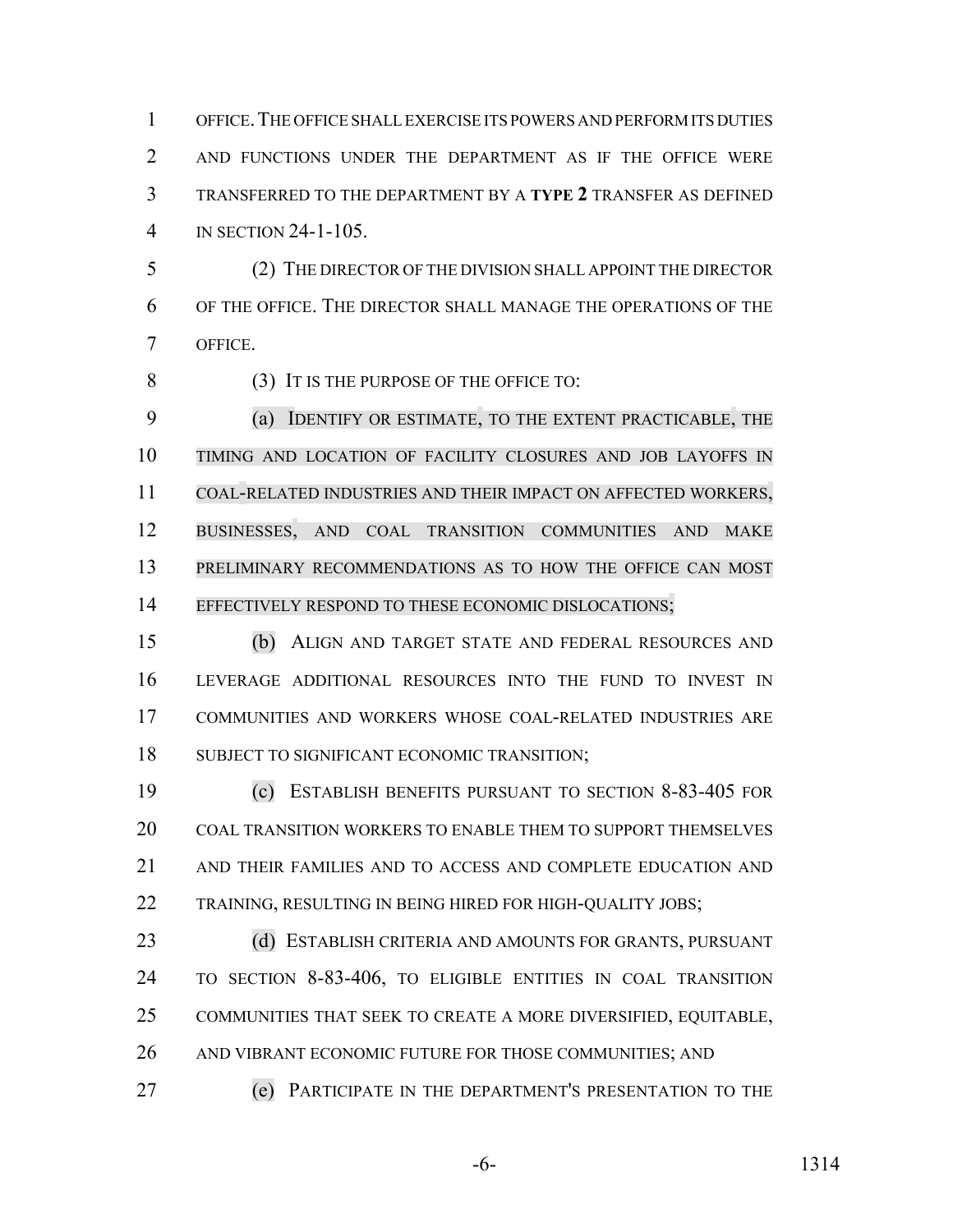GENERAL ASSEMBLY DURING THE "STATE MEASUREMENT FOR ACCOUNTABLE, RESPONSIVE, AND TRANSPARENT (SMART) GOVERNMENT ACT" HEARINGS, HELD PURSUANT TO PART 2 OF ARTICLE 7 OF TITLE 2, REGARDING REQUIREMENTS FOR FULLY FINANCING GRANTS, BENEFITS, AND THE ADMINISTRATION OF THIS PART 4 AND THE EXPECTED RESULTS.

 (4) TO FURTHER THE PURPOSES OF THE OFFICE CREATED IN THIS 8 PART 4, THE DIRECTOR SHALL ENGAGE IN RELEVANT ADMINISTRATIVE PROCEEDINGS, SUCH AS MATTERS BEFORE THE PUBLIC UTILITIES COMMISSION AND THE AIR QUALITY CONTROL COMMISSION.

 (5) (a) THERE IS HEREBY CREATED THE JUST TRANSITION ADVISORY COMMITTEE TO ADVISE THE DIRECTOR REGARDING IMPLEMENTATION OF BENEFITS, GRANTS, AND TRANSITION PLANS PURSUANT TO THIS PART 4. THE ADVISORY COMMITTEE CONSISTS OF THE FOLLOWING MEMBERS:

(I) EX OFFICIO MEMBERS AS FOLLOWS:

 (A) THE EXECUTIVE DIRECTOR OF THE DEPARTMENT OF LABOR 18 AND EMPLOYMENT OR A DESIGNEE;

 (B) THE DIRECTOR OF THE OFFICE OF ECONOMIC DEVELOPMENT OR A DESIGNEE;

**(C)** THE DIRECTOR OF THE COLORADO ENERGY OFFICE OR A DESIGNEE;

23 (D) THE EXECUTIVE DIRECTOR OF THE DEPARTMENT OF LOCAL AFFAIRS OR A DESIGNEE; AND

(E) A REPRESENTATIVE OF THE OFFICE OF THE GOVERNOR;

26 (II) ONE MEMBER OF THE SENATE, APPOINTED BY THE PRESIDENT

OF THE SENATE, AND ONE MEMBER OF THE HOUSE OF REPRESENTATIVES,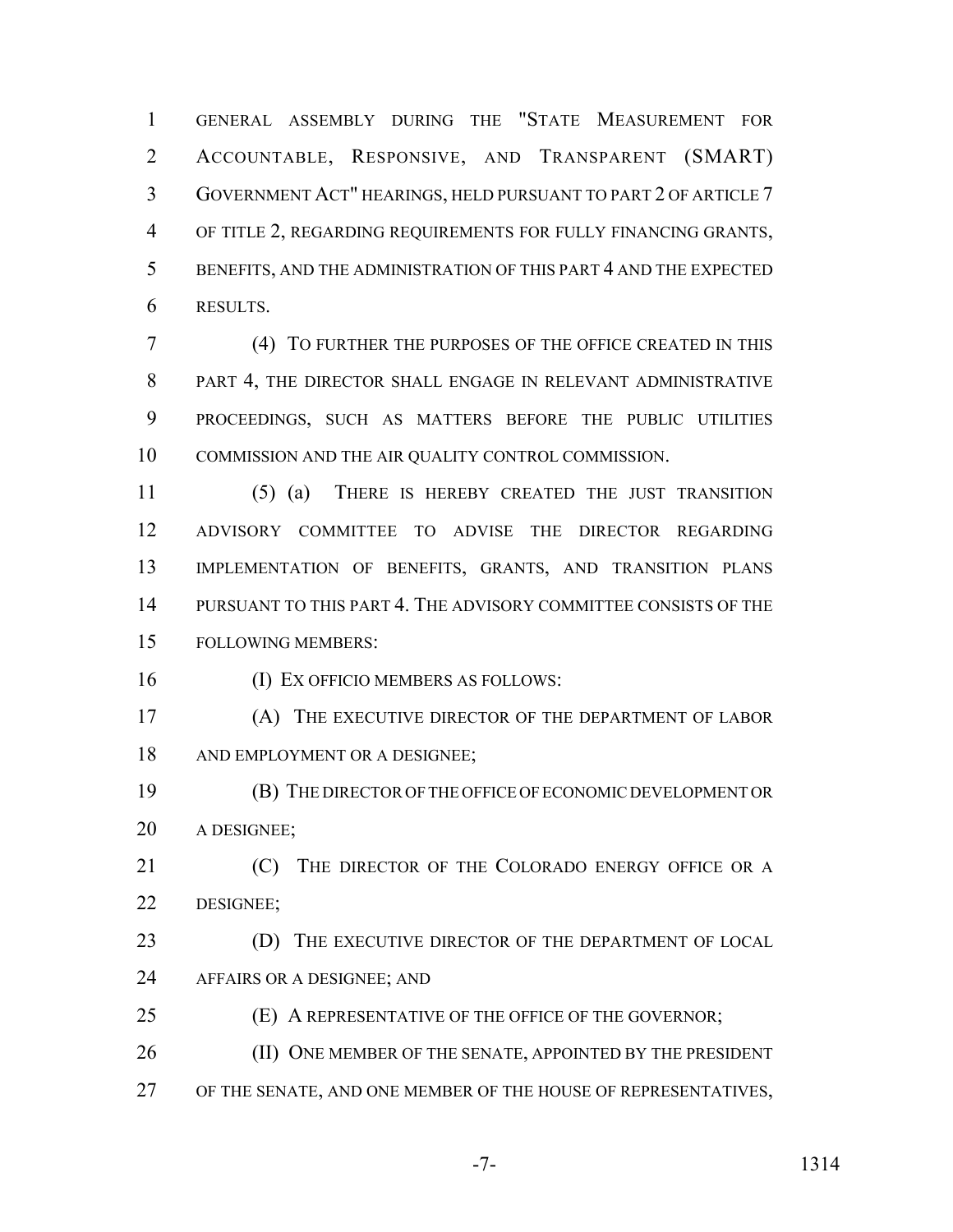APPOINTED BY THE SPEAKER OF THE HOUSE OF REPRESENTATIVES; AND 2 (III) THE FOLLOWING MEMBERS APPOINTED BY THE DIRECTOR: (A) THREE REPRESENTATIVES OF COAL TRANSITION WORKERS; (B) THREE REPRESENTATIVES FROM COAL TRANSITION COMMUNITIES;

 (C) THREE REPRESENTATIVES OF THE GENERAL PUBLIC; AND (D) TWO REPRESENTATIVES OFUTILITIES THAT, ON THE EFFECTIVE DATE OFTHIS SECTION, OPERATED A COAL-FUELED ELECTRIC GENERATING UNIT.

 (b) THE TERM OF APPOINTMENT OR DESIGNATION IS FOUR YEARS; EXCEPT THAT THE INITIAL TERM OF MEMBERS APPOINTED PURSUANT TO 12 SUBSECTION  $(5)(a)(II)$  OF THIS SECTION IS TWO YEARS AND THE INITIAL TERM OF MEMBERS APPOINTED PURSUANT TO SUBSECTION (5)(a)(III) OF THIS SECTION IS THREE YEARS. EACH LEGISLATIVE MEMBER IS ENTITLED TO RECEIVE PAYMENT OF A PER DIEM AND REIMBURSEMENT FOR ACTUAL AND NECESSARY EXPENSES AS AUTHORIZED IN SECTION 2-2-326, APPOINTED MEMBERS ARE ENTITLED TO THE SAME PER DIEM AND EXPENSE REIMBURSEMENT, AND DESIGNEES ARE ENTITLED TO THE SAME EXPENSE REIMBURSEMENT.

**(c)** THE ADVISORY COMMITTEE SHALL ELECT A CHAIR FROM AMONG ITS MEMBERS TO SERVE FOR A TERM NOT TO EXCEED TWO YEARS, AS DETERMINED BY THE ADVISORY COMMITTEE. THE ADVISORY COMMITTEE SHALL MEET AT LEAST ONCE EVERY QUARTER. THE CHAIR MAY CALL SUCH ADDITIONAL MEETINGS AS ARE NECESSARY FOR THE ADVISORY COMMITTEE TO COMPLETE ITS DUTIES.

26 (d) THIS SUBSECTION (5) IS REPEALED, EFFECTIVE SEPTEMBER 1, 27 2025. BEFORE THE REPEAL, THIS SUBSECTION (5) IS SCHEDULED FOR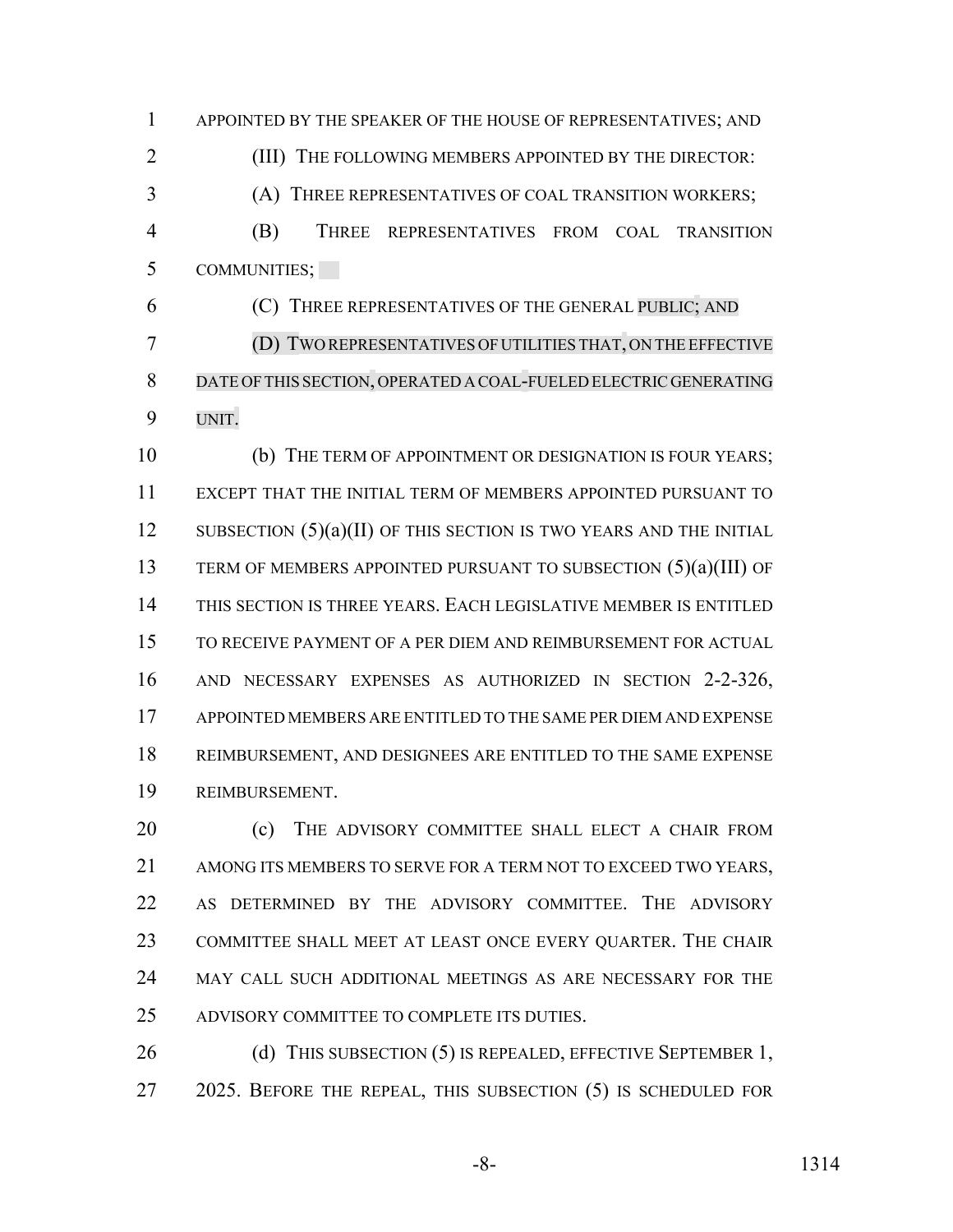1 REVIEW IN ACCORDANCE WITH SECTION 2-3-1203.

 **8-83-404. Just transition cash fund.** THERE IS HEREBY CREATED IN THE STATE TREASURY THE JUST TRANSITION CASH FUND. THE FUND CONSISTS OF MONEY CREDITED TO THE FUND AND ANY OTHER MONEY THAT THE GENERAL ASSEMBLY MAY APPROPRIATE OR TRANSFER TO THE FUND. THE DIRECTOR SHALL ENGAGE WITH OTHER DEPARTMENTS AND AGENCIES TO OBTAIN A SUSTAINABLE SOURCE OFREVENUE FORTHE FUND. THE STATE TREASURER SHALL CREDIT ALL INTEREST AND INCOME DERIVED FROM THE DEPOSIT AND INVESTMENT OF MONEY IN THE FUND TO THE FUND. SUBJECT TO ANNUAL APPROPRIATION BY THE GENERAL ASSEMBLY, THE OFFICE MAY EXPEND MONEY FROM THE FUND FOR PURPOSES SPECIFIED 12 IN THIS PART 4, INCLUDING PAYING FOR THE OFFICE'S DIRECT AND 13 INDIRECT COSTS IN ADMINISTERING THIS PART 4.

 **8-83-405. Just transition benefits for coal transition workers.** (1) THE OFFICE SHALL:

 (a) TASK THE RAPID RESPONSE PROGRAM WITHIN THE DEPARTMENT WITH EDUCATING DISLOCATED WORKERS WHO COULD BE ELIGIBLE FOR JUST TRANSITION BENEFITS REGARDING HOW TO APPLY FOR THE BENEFITS; IN COLLABORATION WITH EMPLOYERS OF DISLOCATED WORKERS AND RELEVANT LABOR UNIONS;

 (b) DETERMINE WHO QUALIFIES AS A COAL TRANSITION WORKER. ONCE SUCH A DETERMINATION IS MADE, A COAL TRANSITION WORKER IS ELIGIBLE, UPON APPLICATION TO THE OFFICE, FOR:

 (I) JUST TRANSITION BENEFITS EQUIVALENT IN TYPE, AMOUNT, AND DURATION TO FEDERAL BENEFITS AVAILABLE PURSUANT TO 20 CFR 617.20 TO 617.49, BASED ON FUNDING AVAILABLE WHEN SEPARATION OCCURS; AND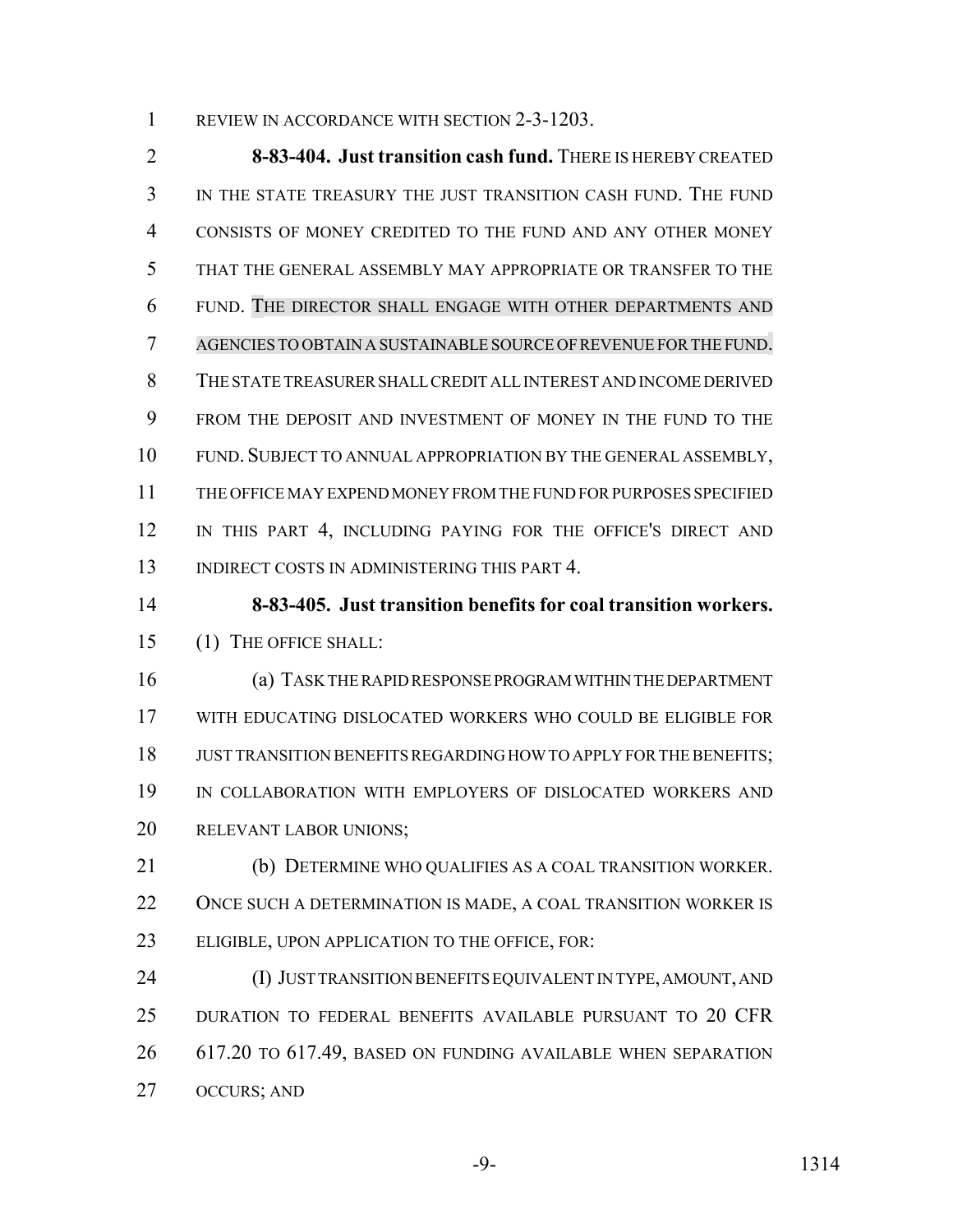(II) WAGE DIFFERENTIAL BENEFITS FOR THREE YEARS.

 (c) PROVIDE EMPLOYMENT AND TRAINING SERVICES ASSOCIATED 3 WITH THE BENEFITS SPECIFIED IN SUBSECTION (1)(b) OF THIS SECTION.

 (2) THE DIRECTOR SHALL ESTABLISH BENEFIT APPLICATION REQUIREMENTS AND PROCEDURES AND FACTORS RELEVANT TO THE DETERMINATION OF WHETHER AN INDIVIDUAL IS A COAL TRANSITION WORKER.

 (3) BEGINNING JANUARY 1, 2025, THE DIRECTOR SHALL AWARD JUST TRANSITION BENEFITS TO COAL TRANSITION WORKERS TO THE EXTENT THAT MONEY IS AVAILABLE IN THE FUND.

 **8-83-406. Just transition grants to coal transition communities.** (1) BEGINNING JANUARY 1, 2025:

 (a) THE OFFICE SHALL ANNUALLY DETERMINE THE TOTAL AMOUNT OF MONEY IN THE FUND THAT IS AVAILABLE FOR GRANTS AFTER THE OFFICE HAS CALCULATED AN ESTIMATE OF THE COST EACH YEAR OF PROVIDING BENEFITS TO COAL TRANSITION WORKERS PURSUANT TO SECTION 8-83-405; AND

 (b) IF MONEY FROM THE FUND IS AVAILABLE AS DETERMINED PURSUANT TO SUBSECTION (1)(a) OF THIS SECTION, THE OFFICE SHALL ANNUALLY ISSUE REQUESTS FOR PROPOSALS TO ELIGIBLE ENTITIES FOR THE 21 AWARD OF JUST TRANSITION GRANTS TO ELIGIBLE ENTITIES.

22 (2) THE DIRECTOR SHALL ESTABLISH GRANT APPLICATION REQUIREMENTS AND PROCEDURES, REVIEW AND SELECTION CRITERIA, AND FACTORS RELEVANT TO THE DETERMINATION OF WHETHER THE OFFICE SHOULD AWARD A GRANT, INCLUDING AT A MINIMUM A DEMONSTRATION 26 THAT THE GRANT PROPOSAL IS:

(a) CONSISTENT WITH LOCAL OR REGIONAL ECONOMIC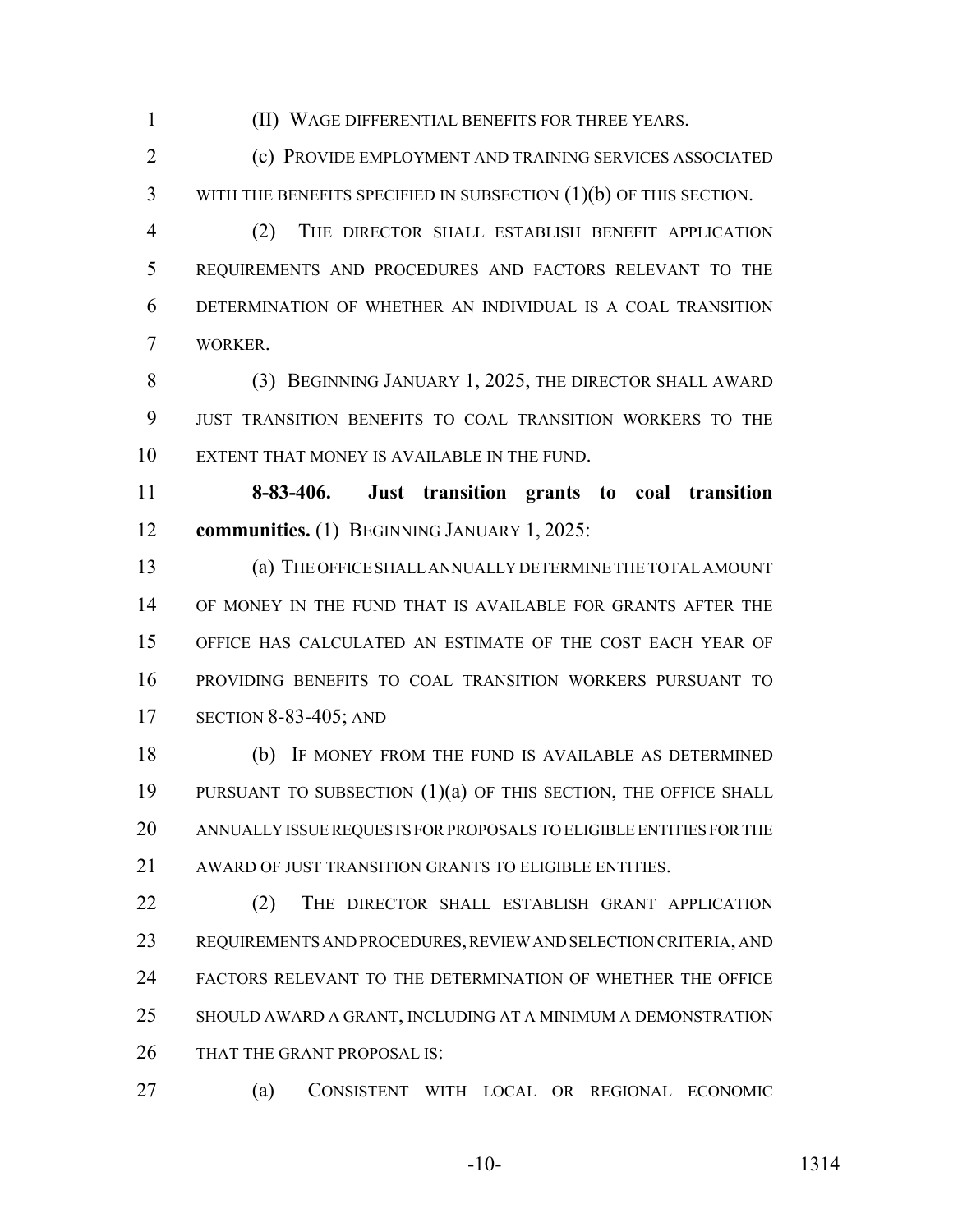DEVELOPMENT PLANS, SUCH AS A COMPREHENSIVE ECONOMIC DEVELOPMENT STRATEGY; AND

 (b) REPRESENTATIVE OF A PARTNERSHIP OF DIVERSE STAKEHOLDERS, INCLUDING REPRESENTATIVES OF WORKERS AND LOW-INCOME COMMUNITY MEMBERS, WHO HAVE COLLABORATIVELY DESIGNED THE PROPOSAL; AND

(c) MATCHED AT A REASONABLE RATE BY NONSTATE FUNDS.

8 (3) BEGINNING JANUARY 1, 2025, THE DIRECTOR SHALL COMPETITIVELY AWARD GRANTS TO ELIGIBLE ENTITIES THAT HAVE APPLIED FOR A GRANT FOR ECONOMIC AND WORKFORCE DEVELOPMENT PROJECTS AND ACTIVITIES THAT WILL PRODUCE ONE OR MORE OF THE FOLLOWING OUTCOMES:

 (a) ECONOMIC DIVERSIFICATION OF THE COMMERCIAL OR INDUSTRIAL BASES OF LOCAL AND REGIONAL ECONOMIES;

 (b) CREATION OF HIGH-QUALITY JOBS IN NEW OR EXISTING INDUSTRIES;

(c) REEMPLOYMENT OF COAL TRANSITION WORKERS;

 (d) ECONOMIC DEVELOPMENT TARGETED TO NEIGHBORHOODS WITHIN COAL TRANSITION COMMUNITIES THAT HAVE BEEN MOST 20 DISPROPORTIONATELY AFFECTED BY COAL-RELATED POLLUTION;

 (e) LEVERAGING OF NEW SOURCES OF PUBLIC AND PRIVATE JOB AND WEALTH-CREATING INVESTMENT; AND

 (f) PROVISION OF A RANGE OF WORKFORCE SERVICES AND SKILLS TRAINING, INCLUDING ON-THE-JOB APPRENTICESHIP TRAINING, RESULTING IN INDUSTRY-RECOGNIZED CREDENTIALS FOR HIGH-QUALITY, IN-DEMAND OCCUPATIONS AND ACCESSIBLE, DEFINED CAREER PATHWAYS FOR COAL TRANSITION WORKERS AND LOW-INCOME WORKERS RESIDING IN COAL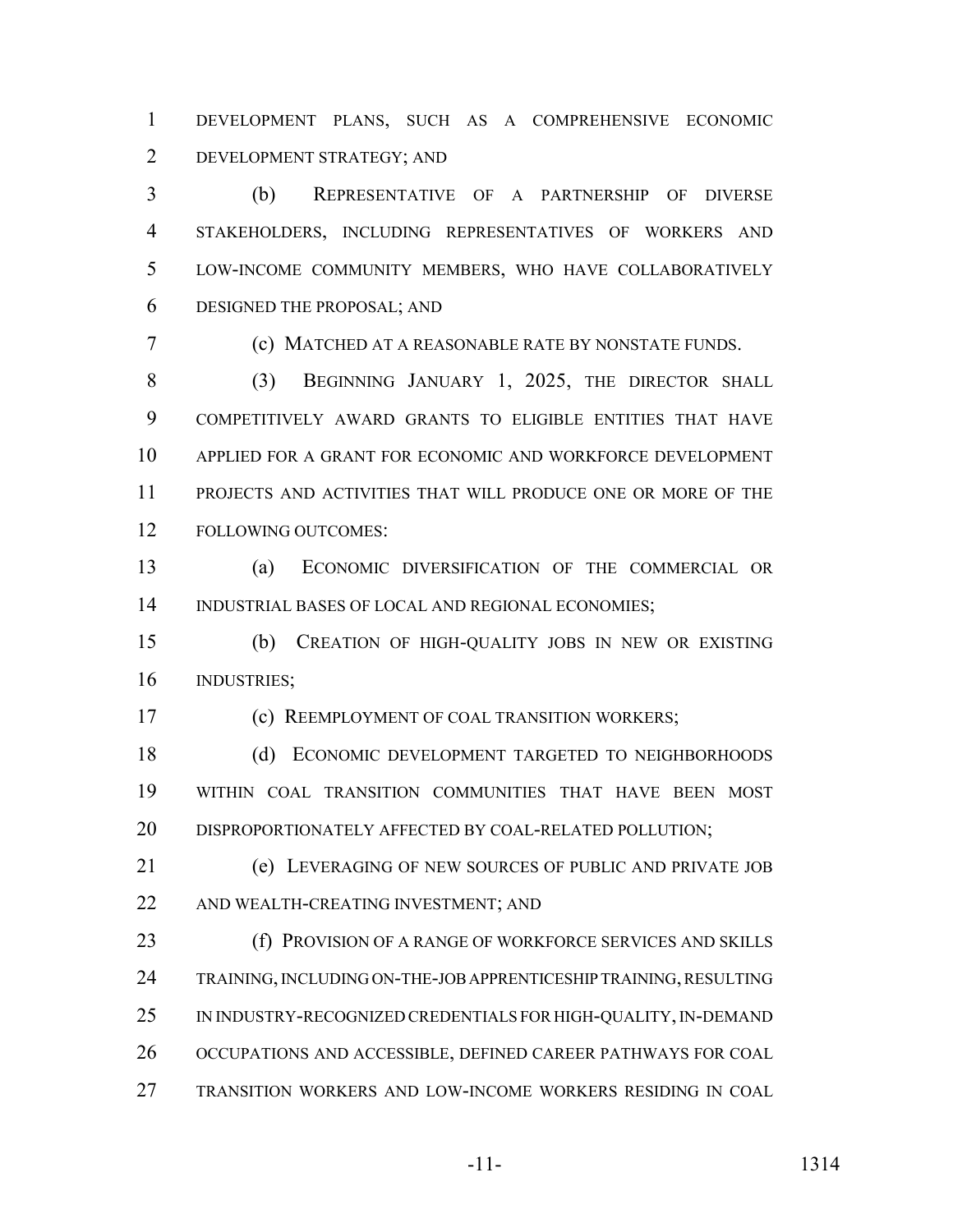TRANSITION COMMUNITIES.

 (4) THE DIRECTOR SHALL ENSURE THAT EACH LABORER AND MECHANIC EMPLOYED BY A CONTRACTOR OR SUBCONTRACTOR IN CONNECTION WITH A CONSTRUCTION PROJECT FINANCED, IN WHOLE OR IN PART, BY A JUST TRANSITION GRANT IS PAID WAGES AT A RATE OF NOT LESS THAN THE PREVAILING WAGES FOR THE SAME TYPE OF WORK ON SIMILAR CONSTRUCTION IN THE IMMEDIATE LOCALITY, AS DETERMINED BY 8 THE FEDERAL SECRETARY OF LABOR IN ACCORDANCE WITH 40 U.S.C. SEC. 3141 TO 3148.

 **8-83-407. Utility workforce transition plans - reemployment of affected workers.** (1) NO LESS THAN NINETY DAYS BEFORE THE RETIREMENT OF AN ELECTRIC COAL-FUELED GENERATING UNIT THAT HAS A NAMEPLATE CAPACITY OF AT LEAST FIFTY MEGAWATTS, THE OWNER OF THAT UNIT SHALL SUBMIT TO THE OFFICE A WORKFORCE TRANSITION PLAN. (2) TO THE EXTENT PRACTICABLE, A WORKFORCE TRANSITION PLAN MUST INCLUDE ESTIMATES OF:

 (a) THE NUMBER OF WORKERS EMPLOYED BY THE ELECTRIC UTILITY OR A CONTRACTOR OF THE UTILITY AT THE COAL-FUELED ELECTRIC GENERATING FACILITY, WHICH NUMBER MUST INCLUDE ALL 20 WORKERS THAT DIRECTLY DELIVER COAL TO THE ELECTRIC UTILITY;

 (b) THE TOTAL NUMBER OF WORKERS WHOSE EXISTING JOBS, AS A RESULT OF THE RETIREMENT OF THE COAL-FUELED ELECTRIC GENERATING FACILITY:

- (I) WILL BE RETAINED; AND
- (II) WILL BE ELIMINATED;

**(c) WITH RESPECT TO THE WORKERS WHOSE EXISTING JOBS WILL** BE ELIMINATED DUE TO THE RETIREMENT OF THE COAL-FUELED ELECTRIC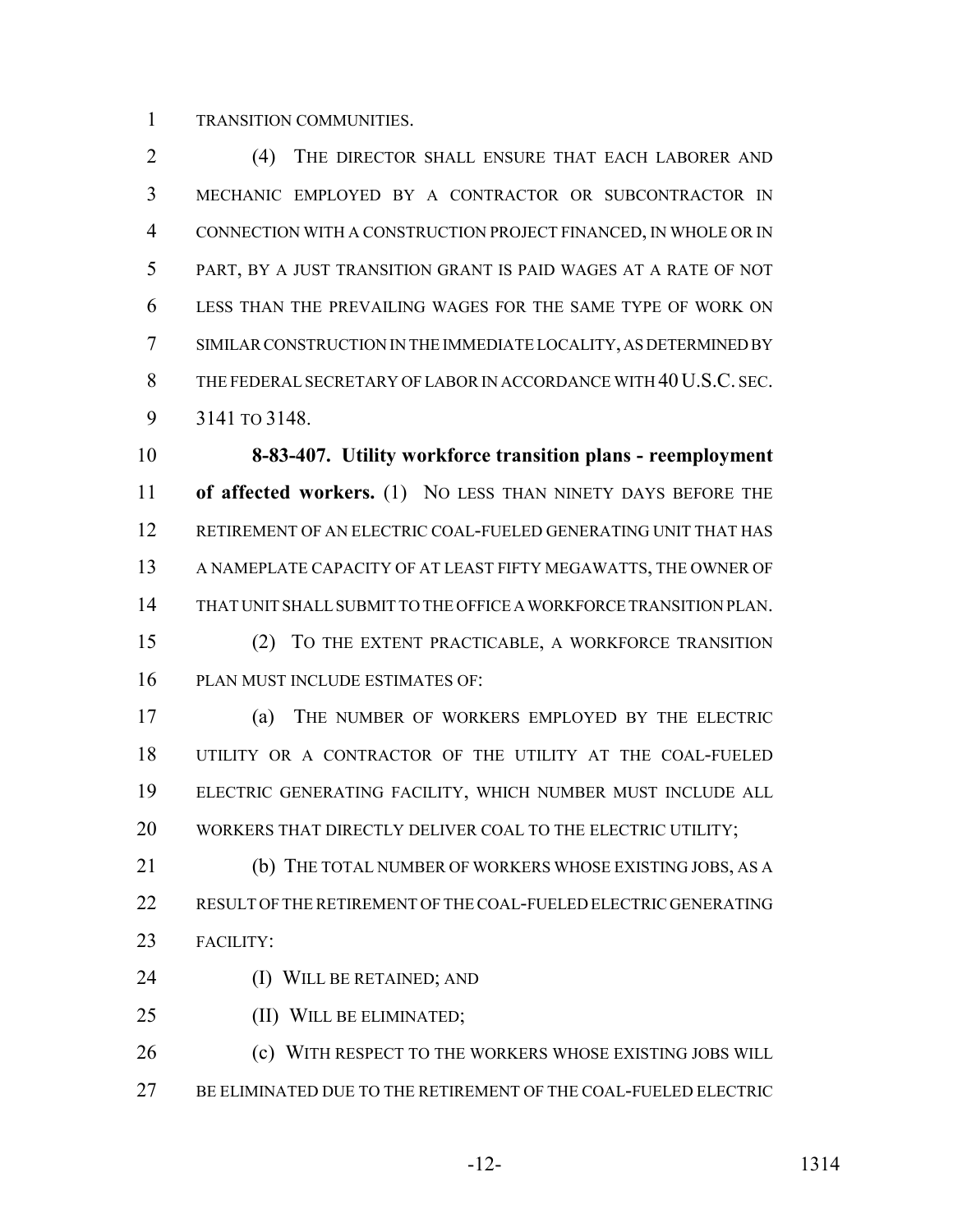GENERATING FACILITY, THE TOTAL NUMBER AND THE NUMBER BY JOB CLASSIFICATION OF WORKERS:

 (I) WHOSE EMPLOYMENT WILL END WITHOUT THEM BEING OFFERED OTHER EMPLOYMENT;

 (II) WHO WILL RETIRE AS PLANNED, BE OFFERED EARLY RETIREMENT, OR LEAVE ON THEIR OWN;

 (III) WHO WILL BE RETAINED BY BEING TRANSFERRED TO OTHER ELECTRIC GENERATING FACILITIES OR OFFERED OTHER EMPLOYMENT BY THE ELECTRIC UTILITY; AND

10 (IV) WHO WILL BE RETAINED TO CONTINUE TO WORK FOR THE ELECTRIC UTILITY IN A NEW JOB CLASSIFICATION; AND

 (d) IF THE ELECTRIC UTILITY IS REPLACING THE COAL-FUELED ELECTRIC GENERATING FACILITY BEING RETIRED WITH A NEW ELECTRIC GENERATING FACILITY, THE NUMBER OF:

 (I) WORKERS FROM THE RETIRED COAL-FUELED ELECTRIC GENERATING FACILITY WHO WILL BE EMPLOYED AT THE NEW ELECTRIC GENERATING FACILITY; AND

 (II) JOBS AT THE NEW ELECTRIC GENERATING FACILITY THAT WILL BE OUTSOURCED TO CONTRACTORS OR SUBCONTRACTORS.

 **8-83-408. Report - recommendations - repeal.** (1) NO LATER THAN JANUARY 1, 2024, THE DIRECTOR SHALL PROVIDE WRITTEN RECOMMENDATIONS TO THE GENERAL ASSEMBLY AND THE GOVERNOR ABOUT CHANGES TO THIS PART 4 THAT SHOULD BE CONSIDERED IN ORDER TO BETTER ACHIEVE THE PURPOSES OF THIS PART 4. THE DIRECTOR SHALL ALSO MAKE RECOMMENDATIONS REGARDING WHETHER THE OFFICE SHOULD BE ENABLED TO PROVIDE BENEFITS AND GRANTS TO OTHER WORKERS AND COMMUNITIES AFFECTED BY CHANGES IN COLORADO'S